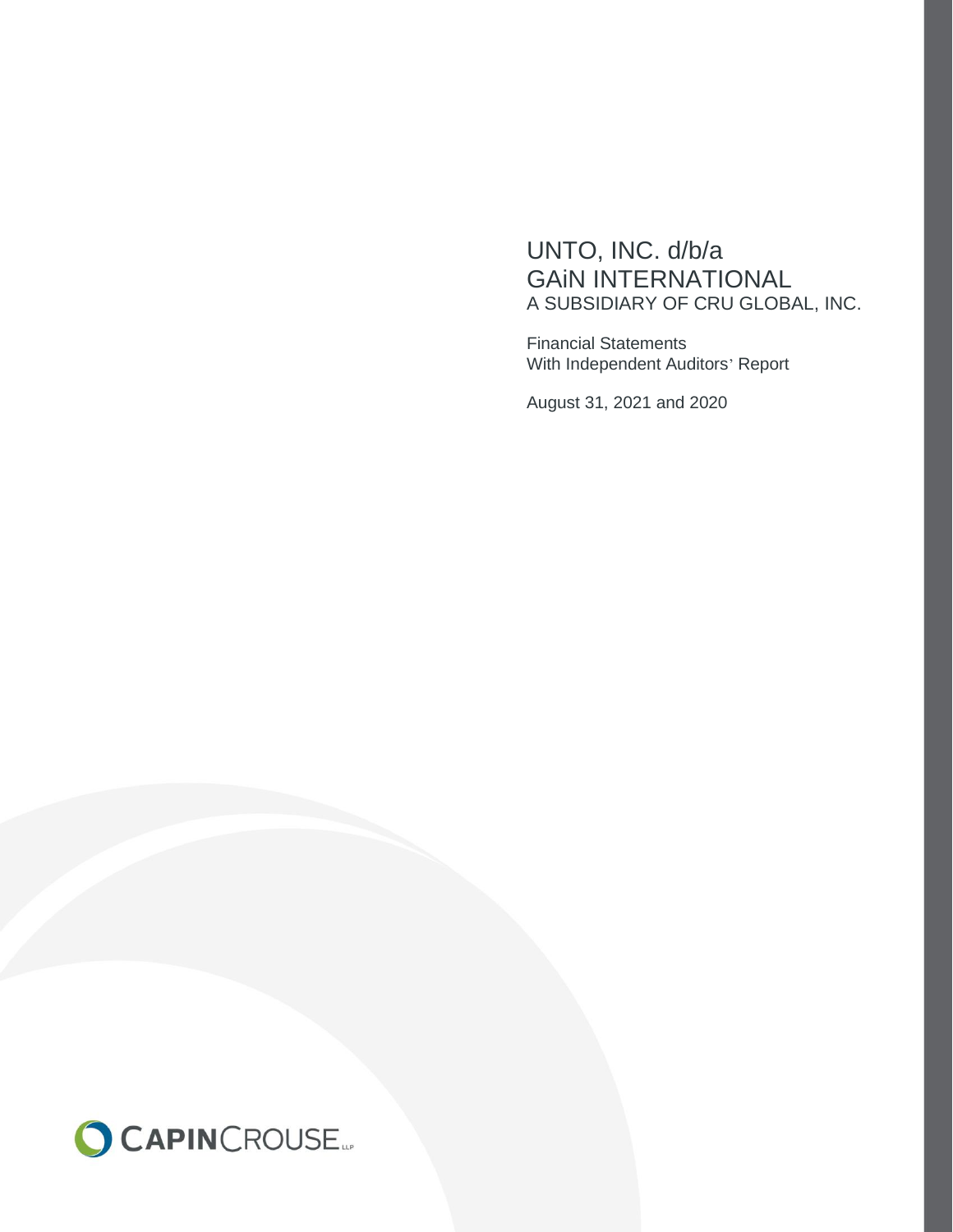# **d/b/a GAiN International, a subsidiary of CRU Global, Inc.**

# **Table of Contents**

|                                         | Page |
|-----------------------------------------|------|
| Independent Auditors' Report            |      |
| <b>Financial Statements</b>             |      |
| <b>Statements of Financial Position</b> |      |
| <b>Statements of Activities</b>         | 4    |
| Statement of Functional Expenses-2021   |      |
| Statement of Functional Expenses–2020   | 6    |
| <b>Statements of Cash Flows</b>         |      |
| Notes to Financial Statements           | 8    |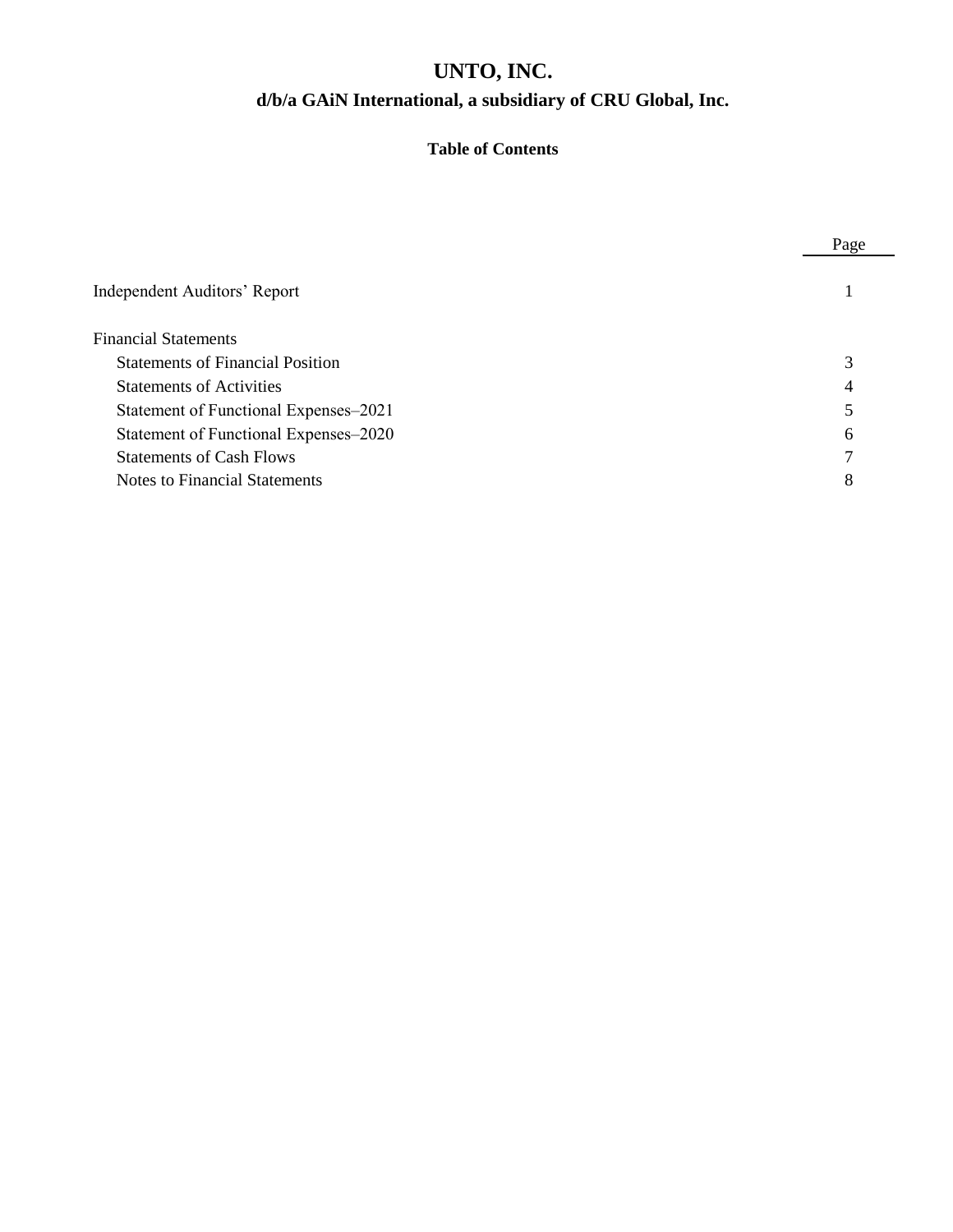

#### **INDEPENDENT AUDITORS' REPORT**

Board of Directors Unto, Inc. d/b/a GAiN International, a subsidiary of CRU Global, Inc. Plano, Texas

We have audited the accompanying financial statements of Unto, Inc. d/b/a GAiN International, a subsidiary of CRU Global, Inc. which comprise the statements of financial position as of August 31, 2021 and 2020, and the related statements of activities, functional expenses, and cash flows for the years then ended, and the related notes to the financial statements.

#### *Management's Responsibility for the Financial Statements*

Management is responsible for the preparation and fair presentation of these financial statements in accordance with accounting principles generally accepted in the United States of America; this includes the design, implementation, and maintenance of internal control relevant to the preparation and fair presentation of financial statements that are free from material misstatement, whether due to fraud or error.

#### *Auditors' Responsibility*

Our responsibility is to express an opinion on these financial statements based on our audits. We conducted our audits in accordance with auditing standards generally accepted in the United States of America. Those standards require that we plan and perform the audit to obtain reasonable assurance about whether the financial statements are free from material misstatement.

An audit involves performing procedures to obtain audit evidence about the amounts and disclosures in the financial statements. The procedures selected depend on the auditor's judgment, including the assessment of the risks of material misstatement of the financial statements, whether due to fraud or error. In making those risk assessments, the auditor considers internal control relevant to the entity's preparation and fair presentation of the financial statements in order to design audit procedures that are appropriate in the circumstances, but not for the purpose of expressing an opinion on the effectiveness of the entity's internal control. Accordingly, we express no such opinion. An audit also includes evaluating the appropriateness of accounting policies used and the reasonableness of significant accounting estimates made by management, as well as evaluating the overall presentation of the financial statements.

We believe that the audit evidence we have obtained is sufficient and appropriate to provide a basis for our audit opinion.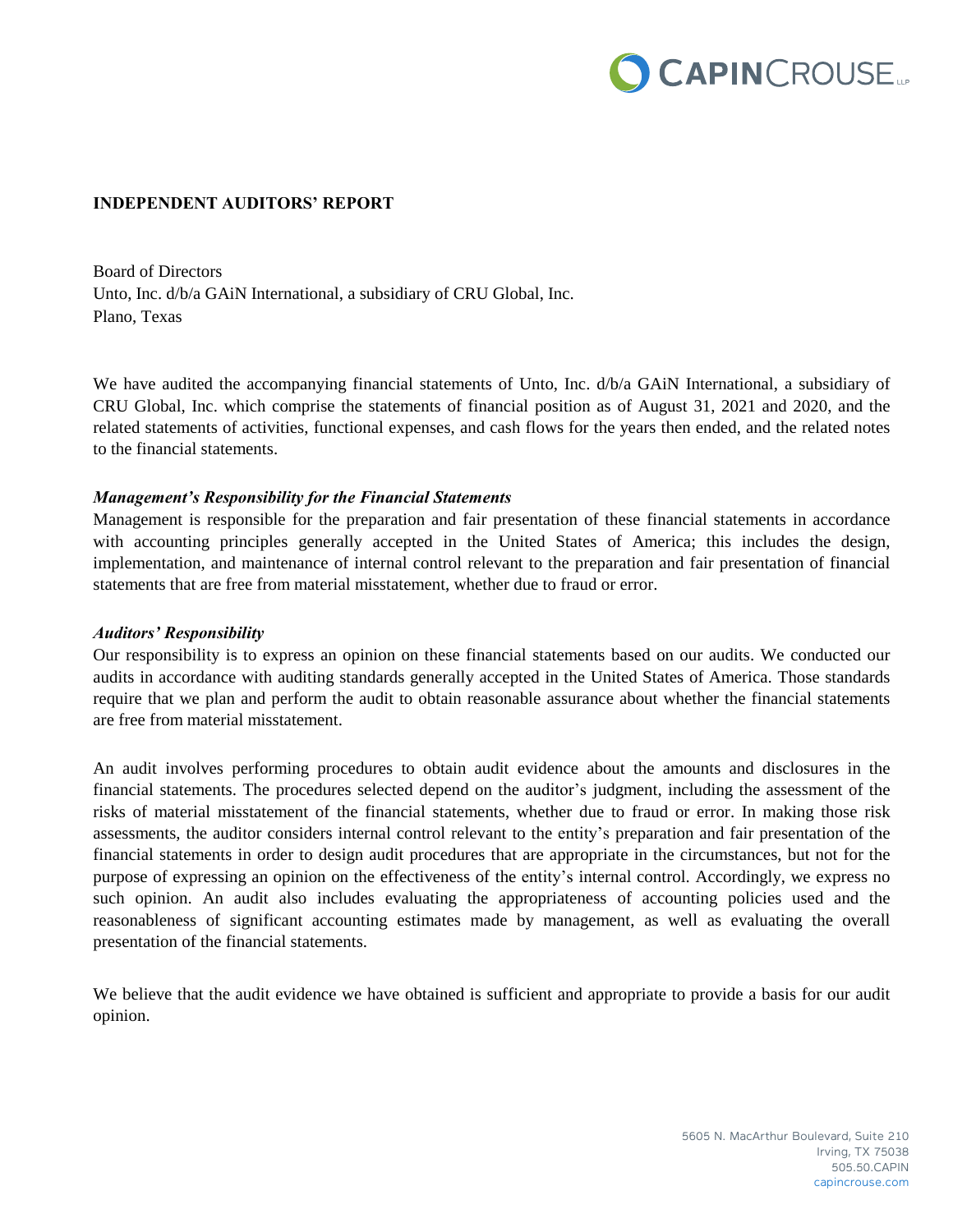Board of Directors Unto, Inc. d/b/a GAiN International, a subsidiary of CRU Global, Inc. Plano, Texas

### *Opinion*

In our opinion, the financial statements referred to above present fairly, in all material respects, the financial position of Unto, Inc. d/b/a GAiN International, a subsidiary of CRU Global, Inc. as of August 31, 2021 and 2020, and the changes in its net assets and cash flows for the years then ended in accordance with accounting principles generally accepted in the United States of America.

The accompanying financial statements are those of Unto, Inc. d/b/a GAiN International, a subsidiary of CRU Global Inc. as described in Note 1, and are not those of the primary reporting entity.

Capin Crouse LLP

Irving, Texas December 6, 2021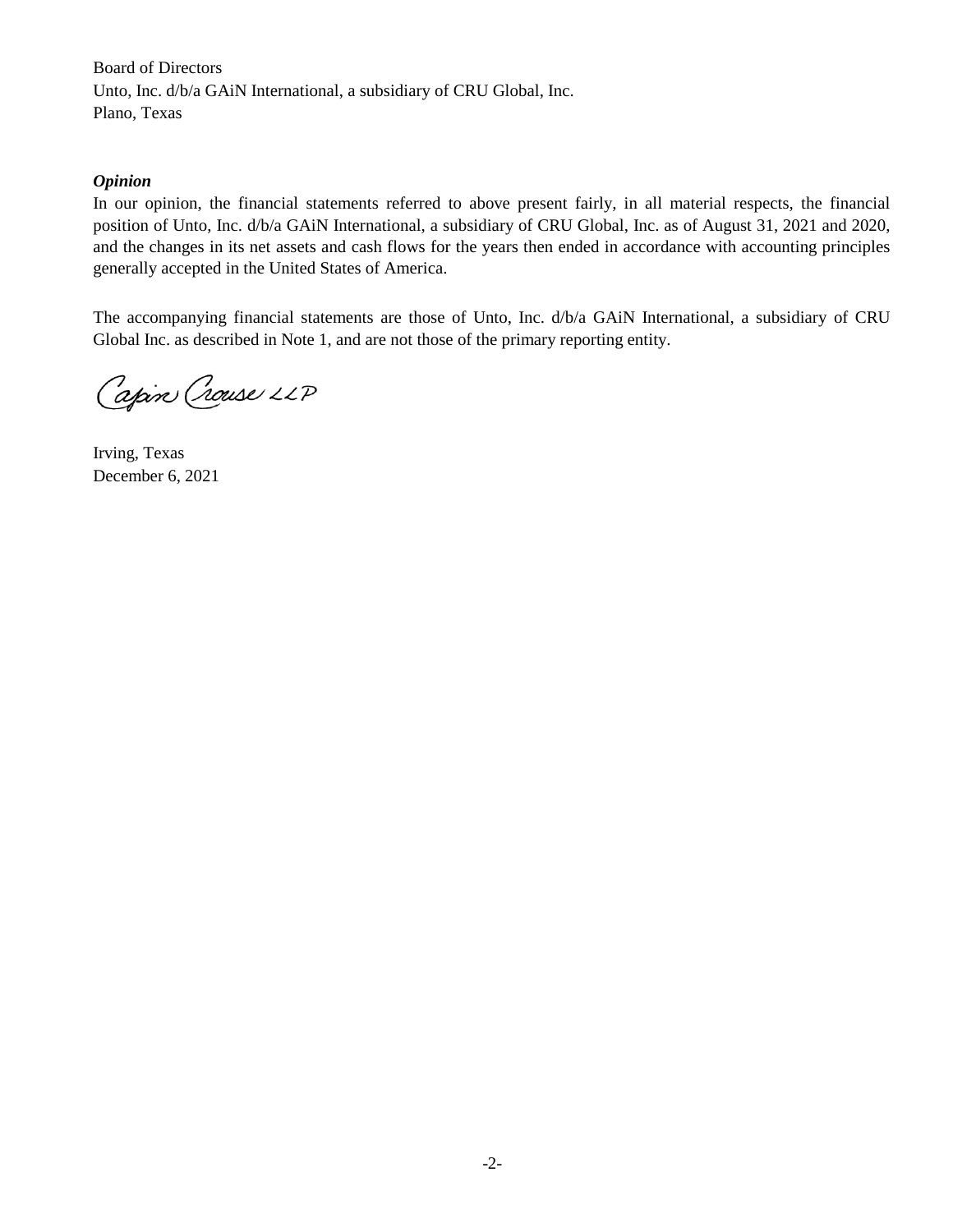# **d/b/a GAiN International, a subsidiary of CRU Global, Inc.**

# **Statements of Financial Position**

|                                         |    | August 31, |              |            |  |
|-----------------------------------------|----|------------|--------------|------------|--|
|                                         |    | 2021       |              | 2020       |  |
| <b>ASSETS:</b>                          |    |            |              |            |  |
| Cash and cash equivalents               | \$ | 3,776,997  | $\mathbb{S}$ | 2,499,536  |  |
| Prepaid expenses and other assets       |    | 123,845    |              | 88,864     |  |
| Noncash contribution receivable         |    | 437,688    |              | 557,841    |  |
| Inventory                               |    | 6,571,756  |              | 5,743,673  |  |
| Capital assets-net                      |    | 1,370,969  |              | 1,422,350  |  |
| <b>Total Assets</b>                     |    | 12,281,255 | \$           | 10,312,264 |  |
| <b>LIABILITIES AND NET ASSETS:</b>      |    |            |              |            |  |
| Liabilities:                            |    |            |              |            |  |
| Accounts payable and other liabilities  | S  | 434,506    | \$           | 124,932    |  |
| Net assets:                             |    |            |              |            |  |
| Without donor restrictions              |    | 11,409,061 |              | 9,629,491  |  |
| With donor restrictions                 |    | 437,688    |              | 557,841    |  |
| Total net assets                        |    | 11,846,749 |              | 10,187,332 |  |
| <b>Total Liabilities and Net Assets</b> | \$ | 12,281,255 | \$           | 10,312,264 |  |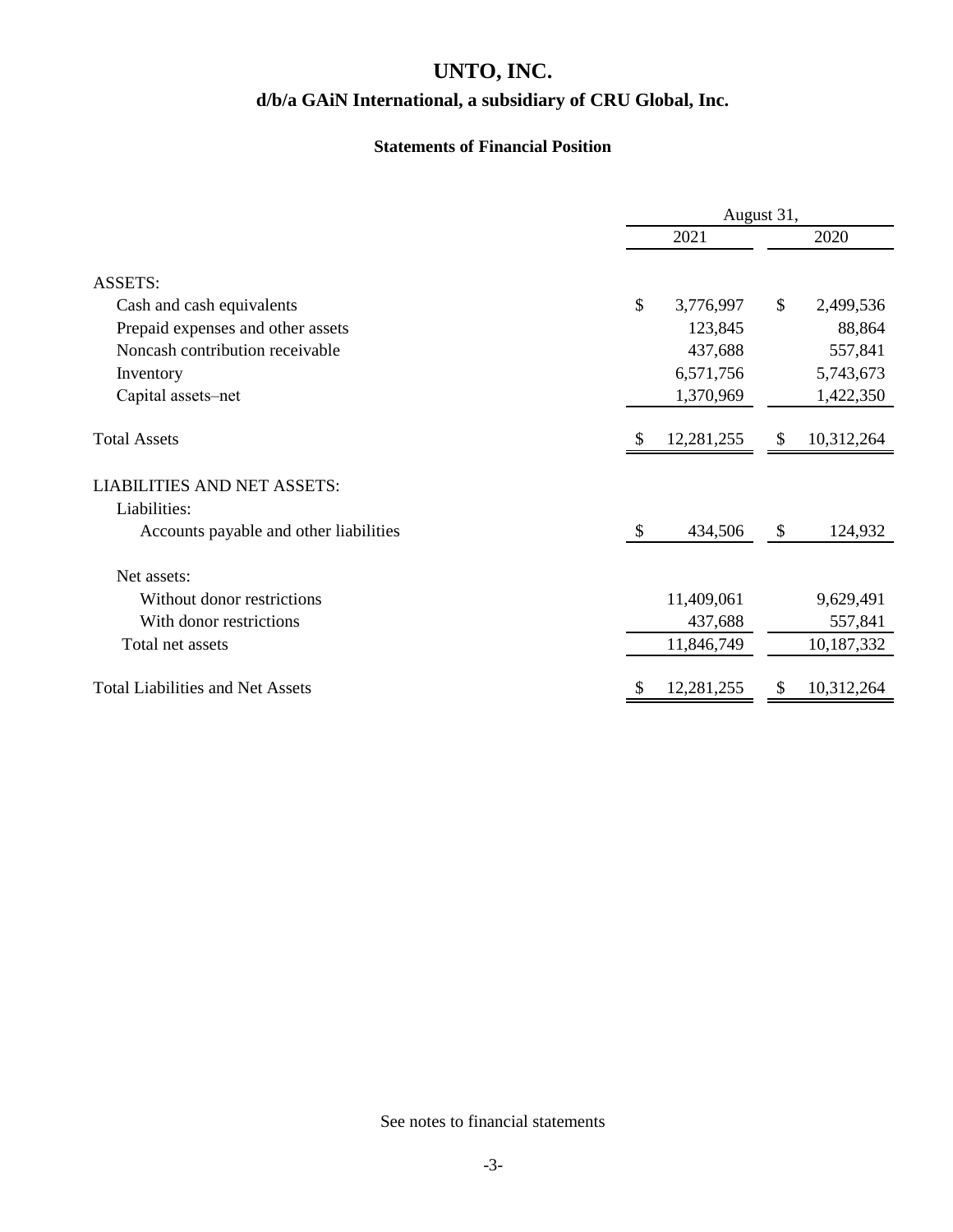# **d/b/a GAiN International, a subsidiary of CRU Global, Inc.**

# **Statements of Activities**

|                                                  | Year Ended August 31, |             |    |             |
|--------------------------------------------------|-----------------------|-------------|----|-------------|
|                                                  |                       | 2021        |    | 2020        |
| CHANGE IN NET ASSETS WITHOUT DONOR RESTRICTIONS: |                       |             |    |             |
| SUPPORT AND REVENUE:                             |                       |             |    |             |
| Contributions                                    | \$                    | 5,040,679   | \$ | 4,934,804   |
| Gift-in-kind contributions                       |                       | 7,730,128   |    | 6,933,434   |
| Contributed services-inventory enhancement       |                       | 530,969     |    | 685,743     |
| Event registration fees                          |                       | 136,265     |    | 148,655     |
| Contributed rent                                 |                       | 120,153     |    | 135,626     |
| Other income                                     |                       | 300,090     |    | 214,382     |
| <b>Total Support and Revenue</b>                 |                       | 13,858,284  |    | 13,052,644  |
| Expenses:                                        |                       |             |    |             |
| Program services                                 |                       | 12,545,816  |    | 12,260,675  |
| Supporting activities:                           |                       |             |    |             |
| General and administrative                       |                       | 699,469     |    | 733,170     |
| Fundraising                                      |                       | 1,537,802   |    | 1,226,280   |
| <b>Total Expenses</b>                            |                       | 14,783,087  |    | 14,220,125  |
| Change in Net Assets Without Donor Restrictions  |                       | (924, 803)  |    | (1,167,481) |
| CHANGE IN NET ASSETS WITH DONOR RESTRICTIONS:    |                       |             |    |             |
| Contributed rent                                 |                       |             |    | 557,841     |
| Release of time restriction                      |                       | (120, 153)  |    |             |
| Change in Net Assets With Donor Restrictions     |                       | (120, 153)  |    | 557,841     |
| Change in Net Assets before Equity Transfer      |                       | (1,044,956) |    | (609, 640)  |
| Equity Transfer from CRU Global Inc.             |                       | 2,704,373   |    | 2,572,087   |
| <b>Total Change in Net Assets</b>                |                       | 1,659,417   |    | 1,962,447   |
| Net Assets, Beginning of Year                    |                       | 10,187,332  |    | 8,224,885   |
| Net Assets, End of Year                          | \$                    | 11,846,749  | \$ | 10,187,332  |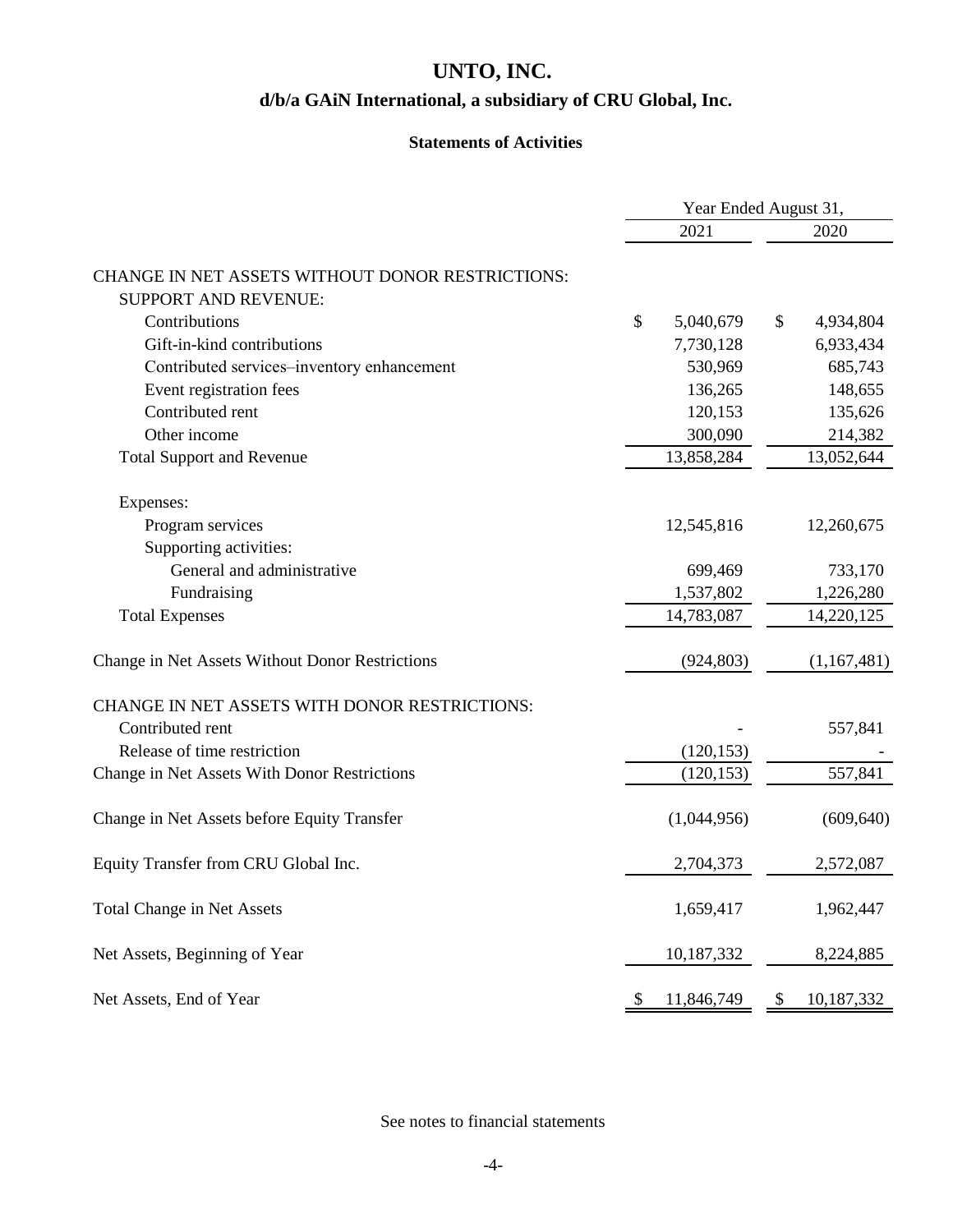# **UNTO, INC. d/b/a GAiN International, a subsidiary of CRU Global, Inc.**

# **Statement of Functional Expenses**

# Year Ended August 31, 2021

|                                        |                  | <b>Supporting Activities</b> |                 |                  |
|----------------------------------------|------------------|------------------------------|-----------------|------------------|
|                                        | Program          | Management                   |                 |                  |
|                                        | Services         | and General                  | Fundraising     | Total            |
|                                        |                  |                              |                 |                  |
| Aid and assistance                     | \$<br>8,282,947  | \$<br>51,330                 | \$              | \$<br>8,334,277  |
| Contributed services from an affiliate | 2,039,350        | 350,610                      | 314,413         | 2,704,373        |
| Salaries and benefits                  | 485,163          | 102,508                      | 620,120         | 1,207,791        |
| Professional fees                      | 85,385           | 33,590                       | 490,992         | 609,967          |
| Shipping and distribution              | 595,780          |                              |                 | 595,780          |
| Occupancy                              | 352,028          | 57,205                       | 30,802          | 440,035          |
| Office expenses                        | 154,193          | 23,078                       | 47,680          | 224,951          |
| Other expenses                         | 140,206          | 22,092                       | 20,538          | 182,836          |
| Travel                                 | 146,267          | 19,387                       | 2,362           | 168,016          |
| Technology expenses                    | 120,500          | 19,581                       | 10,544          | 150,625          |
| Scrap and obsolete inventory           | 122,924          |                              |                 | 122,924          |
| Training and meetings                  | 21,073           | 20,088                       | 351             | 41,512           |
|                                        |                  |                              |                 |                  |
|                                        | \$<br>12,545,816 | \$<br>699,469                | \$<br>1,537,802 | \$<br>14,783,087 |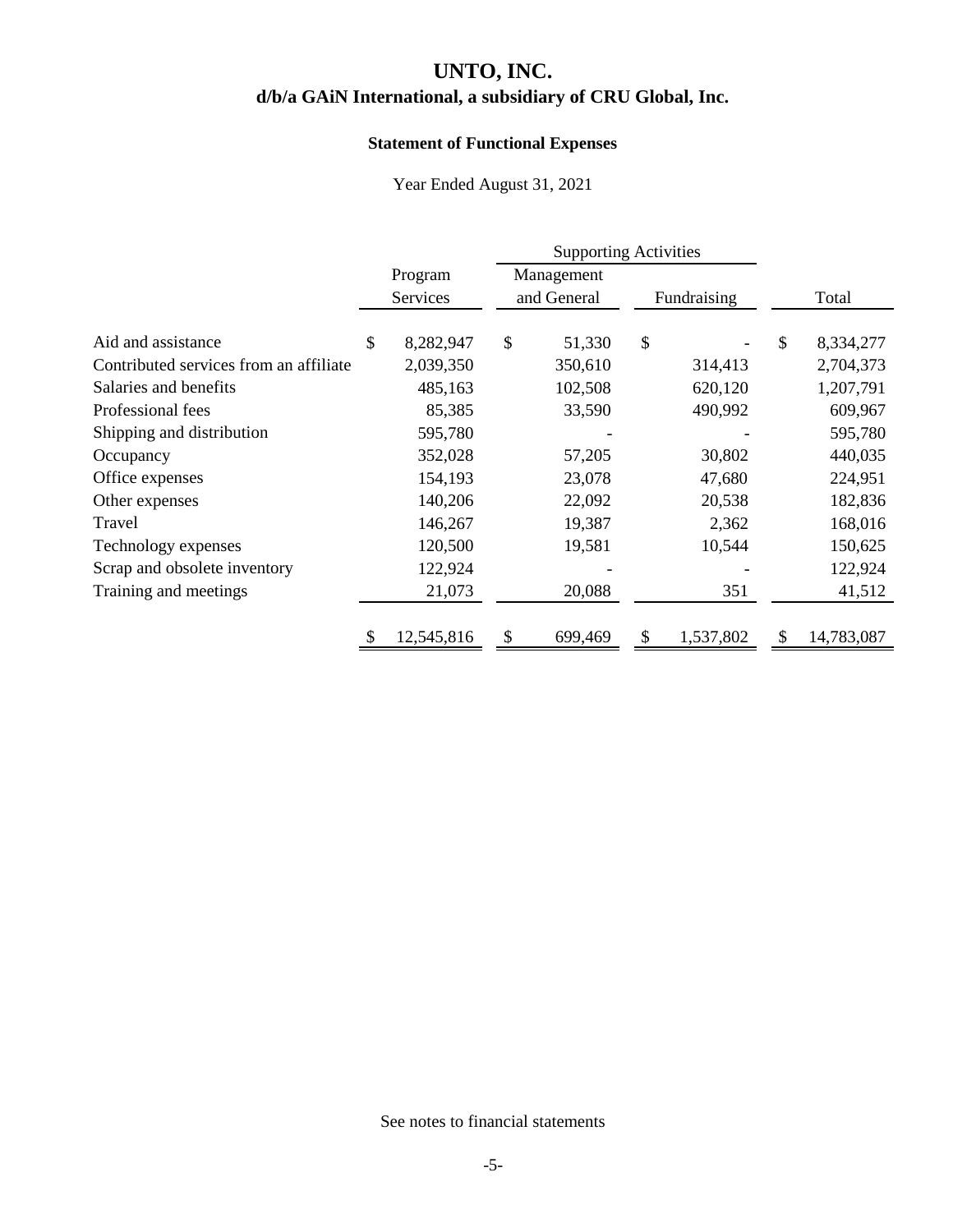# **UNTO, INC. d/b/a GAiN International, a subsidiary of CRU Global, Inc.**

# **Statement of Functional Expenses**

# Year Ended August 31, 2020

|                                        |                  | <b>Supporting Activities</b> |             |    |             |                  |
|----------------------------------------|------------------|------------------------------|-------------|----|-------------|------------------|
|                                        | Program          |                              | Management  |    |             |                  |
|                                        | Services         |                              | and General |    | Fundraising | Total            |
|                                        |                  |                              |             |    |             |                  |
| Aid and assistance                     | \$<br>7,760,500  | $\mathcal{S}$                | 17,200      | \$ |             | \$<br>7,777,700  |
| Contributed services from an affiliate | 2,003,492        |                              | 366,196     |    | 202,399     | 2,572,087        |
| Salaries and benefits                  | 445,797          |                              | 97,133      |    | 533,591     | 1,076,521        |
| Professional fees                      | 240,361          |                              | 40,378      |    | 399,017     | 679,756          |
| Occupancy                              | 387,722          |                              | 63,005      |    | 33,926      | 484,653          |
| Shipping and distribution              | 438,311          |                              | 42          |    |             | 438,353          |
| Office expenses                        | 268,060          |                              | 43,784      |    | 35,329      | 347,173          |
| Travel                                 | 267,484          |                              | 32,334      |    | 2,355       | 302,173          |
| Scrap and obsolete inventory           | 166,178          |                              |             |    |             | 166,178          |
| Other expenses                         | 126,565          |                              | 23,308      |    | 9,666       | 159,539          |
| Technology expenses                    | 113,621          |                              | 18,464      |    | 9,942       | 142,027          |
| Training and meetings                  | 42,584           |                              | 31,326      |    | 55          | 73,965           |
|                                        |                  |                              |             |    |             |                  |
|                                        | \$<br>12,260,675 | \$                           | 733,170     | \$ | 1,226,280   | \$<br>14,220,125 |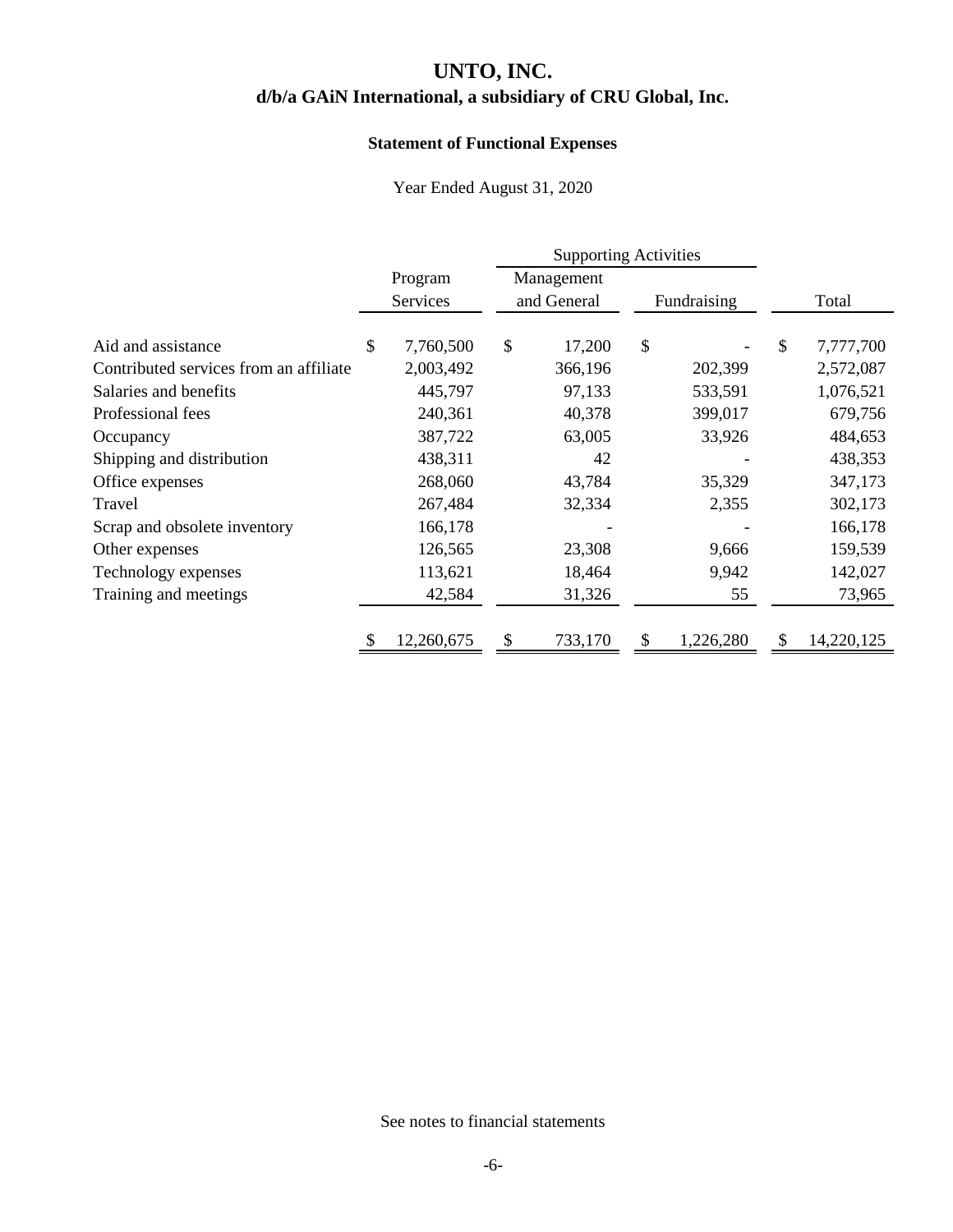# **d/b/a GAiN International, a subsidiary of CRU Global, Inc.**

# **Statements of Cash Flows**

|                                                   | Year Ended August 31, |    |             |  |  |
|---------------------------------------------------|-----------------------|----|-------------|--|--|
|                                                   | 2021                  |    | 2020        |  |  |
| CASH FLOWS FROM OPERATING ACTIVITIES:             |                       |    |             |  |  |
| Change in net assets                              | \$<br>1,659,417       | \$ | 1,962,447   |  |  |
| Adjustments to reconcile change in net assets to  |                       |    |             |  |  |
| net cash provided (used) by operating activities: |                       |    |             |  |  |
| Donated inventory and inventory enhancements      | (8,246,496)           |    | (7,619,177) |  |  |
| Distributed inventory                             | 7,689,780             |    | 7,486,994   |  |  |
| Depreciation expense                              | 123,316               |    | 111,337     |  |  |
| Net change in operating assets and liabilities:   |                       |    |             |  |  |
| Prepaid expenses and other assets                 | (34,981)              |    | 35,192      |  |  |
| Noncash contribution receivable                   | 120,153               |    | (557, 841)  |  |  |
| Purchased inventory                               | (271, 367)            |    | (91, 103)   |  |  |
| Accounts payable and other liabilities            | 309,574               |    | 11,790      |  |  |
| Net Cash Provided by Operating Activities         | 1,349,396             |    | 1,339,639   |  |  |
| CASH FLOWS FROM INVESTING ACTIVITIES:             |                       |    |             |  |  |
| Purchases of capital assets                       | (71, 935)             |    | (46,514)    |  |  |
| Net Cash Used by Investing Activities             | (71, 935)             |    | (46, 514)   |  |  |
| Net Change in Cash and Cash Equivalents           | 1,277,461             |    | 1,293,125   |  |  |
| Cash and Cash Equivalents, Beginning of Year      | 2,499,536             |    | 1,206,411   |  |  |
| Cash and Cash Equivalents, End of Year            | \$<br>3,776,997       |    | 2,499,536   |  |  |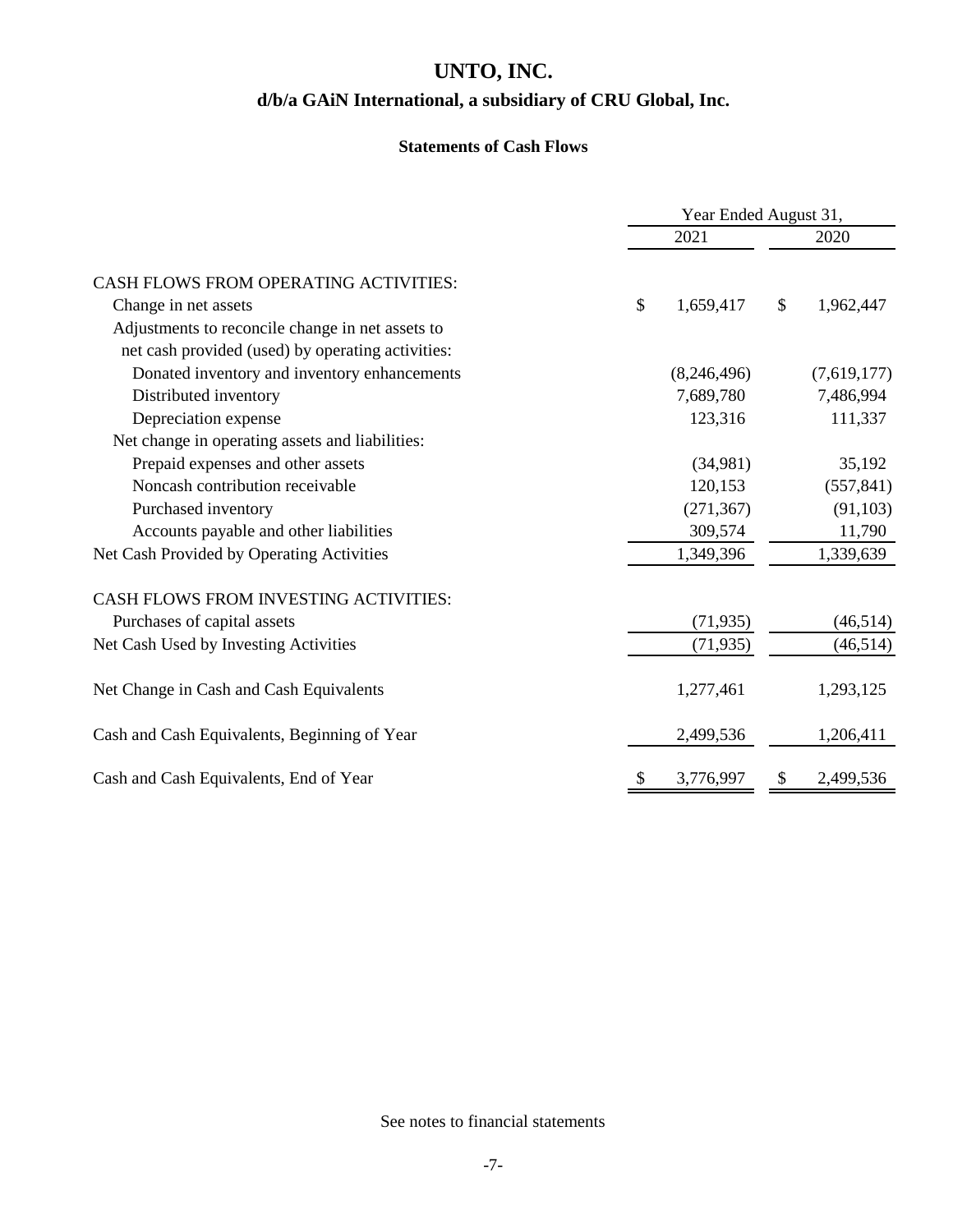# **d/b/a GAiN International, a subsidiary of CRU Global, Inc.**

## **Notes to Financial Statements**

August 31, 2021 and 2020

### 1. NATURE OF ORGANIZATION:

GAiN International d/b/a GAiN USA, was incorporated as a nonprofit organization in the State of California in 1994. During the year ended August 31, 2020, GAiN International changed it's legal name to Unto, Inc. dba GAiN International (Unto); this change was made to appeal to a broader audience in order to enhance its mission around the world. Unto is exempt from federal income taxes under Section  $501(c)(3)$  of the Internal Revenue Code (the Code) and is not a private foundation under Section 509(a) of the Code. Income for Unto is primarily generated by cash and gift-in-kind contributions from individuals, churches, and other relief organizations.

Unto's board of directors is composed of members of Campus Crusade for Christ, Inc. and the public constituency. Campus Crusade for Christ, Inc. (Cru) and Cru Global Inc.'s board of directors have voting authority over the Unto board.

The purpose of Unto is to provide humanitarian aid and assistance including food, clothing, vegetable seeds, medical supplies and services, educational assistance, clean water initiatives, emergency relief, and other compassionate aid to help meet the needs of the poor and disadvantaged in the United States and around the world. These efforts are done in coordination with international staff members of Cru, other partner ministries, and churches in locations around the world.

In several countries, Unto has established programs to provide emergency relief food items to bring tangible help and hope for people affected by military conflict. The material aid is distributed through local partner ministries in these countries.

Other projects have taken place in parts of Chad, Gambia, East Africa, India, Middle East, Southeast Asia, Zambia, Zimbabwe, and Central America to bring relief for people affected by disasters, diseases from unclean water and refugee displacement by providing food, clothing, medical supplies, blankets, and funds to repair and dig new water wells to aid in the humanitarian crisis.

Several short-term mission teams have been deployed to countries such as Greece, Malawi, and Western Africa. Humanitarian aid including clothing, care packs of school supplies, wheelchairs, eye glasses, blankets, vegetable seeds, food, and other medical equipment have been shipped via ocean freight bound for many of the locations where Unto conducted mission trips. Trip team members helped in the process of fitting adults and children for wheelchairs and eye glass needs.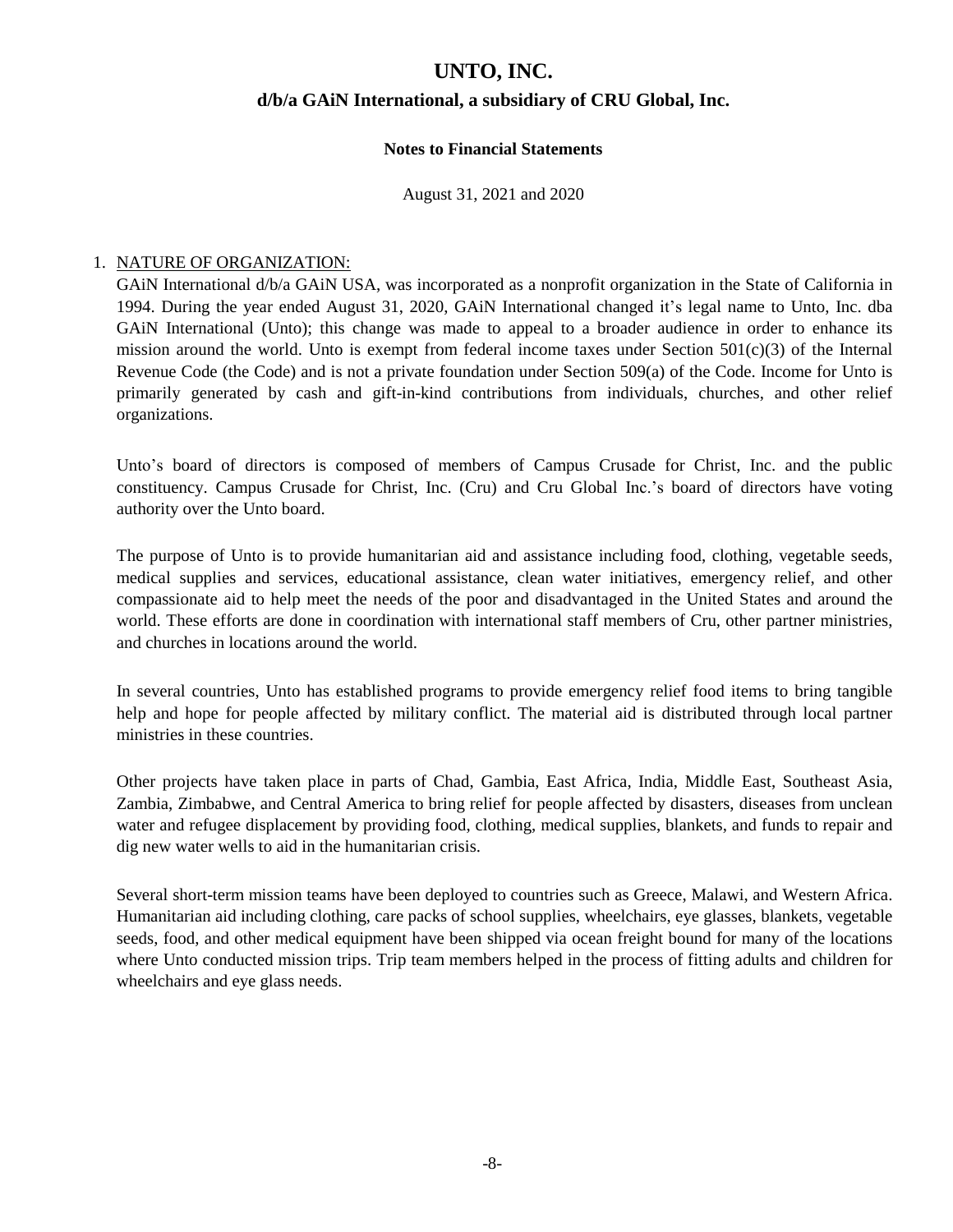# **d/b/a GAiN International, a subsidiary of CRU Global, Inc.**

### **Notes to Financial Statements**

August 31, 2021 and 2020

### 2. SIGNIFICANT ACCOUNTING POLICIES:

Unto uses estimates and assumptions in preparing financial statements with the accrual basis of accounting in accordance with accounting principles generally accepted in the United States of America. These estimates and assumptions affect the reported amounts of assets and liabilities, the disclosure of any contingent assets and liabilities, and the reported revenues and expenses. Actual results could vary from the estimates that were assumed in preparing the financial statements. The significant accounting policies followed are described below to enhance the usefulness of the financial statements to the reader.

### CASH AND CASH EQUIVALENTS

Cash and cash equivalents include petty cash on hand and checking accounts. The accounts may, at times, exceed federally insured limits. Unto has not experienced any losses in these accounts and believes it is not exposed to any significant credit risk. As of August 31, 2021 and 2020, Unto had cash balances exceeding federally insured limits of approximately \$3,475,000 and \$2,323,000, respectively.

#### INVENTORY

Inventory consists of items such as clothing, healthcare items, vegetable seeds, and other materials purchased by Unto or donated to Unto. Purchased inventory is recorded at the lower of cost or net realizable value. Unto reports its gifts-in-kind inventory and the related revenue and expenses based on market sources and inputs to estimate fair value using an exit price notion.

#### CAPITAL ASSETS

Unto capitalizes all individual capital assets greater than \$7,500 and groups of fixed assets in excess of \$10,000 at cost. Depreciation is computed on the straight-line basis over estimated useful life ranging from 3 to 39 years.

## NONCASH CONTRIBUTION RECEIVABLE

Noncash contribution receivable consists of a promise made by a lessor to provide below market rent through September 2024 and is valued at estimated fair value of the donated rent.

#### NET ASSETS

Net assets without donor restrictions are those currently available for use in Unto's operations, preferenced contributions for the support of Unto's projects, and those resources invested in inventory and capital assets.

Net assets with donor restrictions consists of a time restricted receivable for future promised below market rent.

#### SUPPORT AND REVENUE

Contributions are recorded when made, which may be when cash or unconditional promises are made or received or when ownership of donated assets is transferred to Unto. Unto reports contributions net of Cru assessments for administrative and other services provided that were \$506,107 and \$464,593 for the years ended August 31, 2021 and 2020, respectively.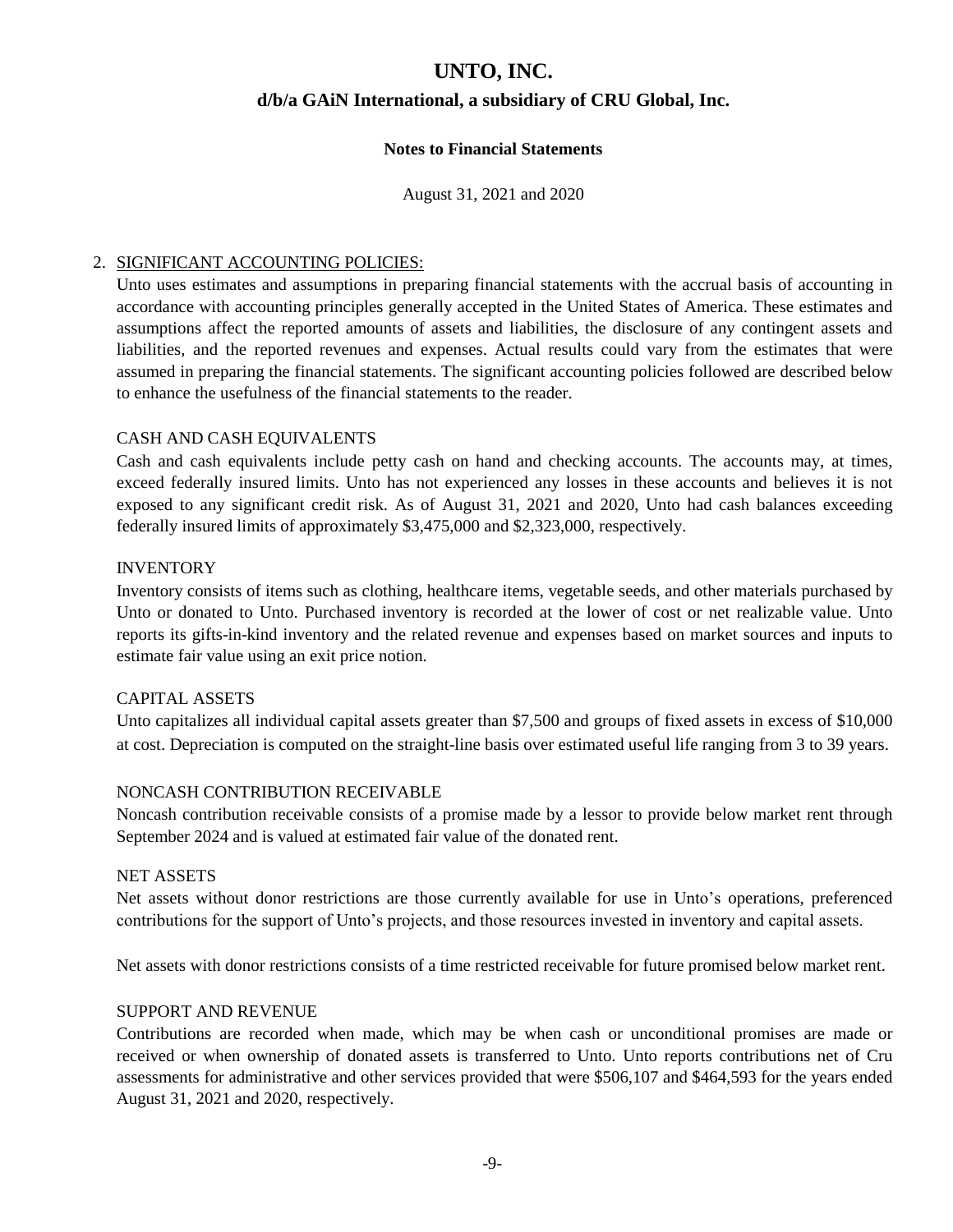# **d/b/a GAiN International, a subsidiary of CRU Global, Inc.**

### **Notes to Financial Statements**

August 31, 2021 and 2020

### 2. SIGNIFICANT ACCOUNTING POLICIES, continued:

### SUPPORT AND REVENUE, continued

Unto receives donations of clothing, shoes, medical and school supplies, and other materials for use in its ministry programs. Such gifts are recorded at their estimated fair market value on the date of donation. The fair market value of donated materials is based on market sources and inputs using an exit price notion. Gifts received are reported in the statements of activities as gift-in-kind contributions without donor restrictions. Amounts used during the year are included in program services expense in the statements of activities. Amounts remaining at year-end are included in inventory in the statements of financial position.

Event registration fees and other income are recorded when earned.

### CONTRIBUTED SERVICES FROM AN AFFILIATE

Unto records contributed services at the cost of the services received. Unto has agreed with Cru to have individuals work as seconded employees of Unto. Unto directs these individuals' job descriptions; however, the salaries and related benefits of these individuals are paid by Cru. The value of these services received from Cru is recognized as an equity transfer and expense in the statements of activities (see Note 9).

#### CONTRIBUTED SERVICES–INVENTORY ENHANCEMENT

Unto also records the fair market value of services received from volunteers who enhance the value of inventory. The value of these services received is recognized as contributed services–inventory enhancement in the statements of activities.

#### FUNCTIONAL ALLOCATION OF EXPENSES

Expenses are recognized when incurred within the accrual basis of accounting.

The costs of providing program services and supporting activities of Unto have been summarized on a functional basis in the statements of activities. Certain costs, such as occupancy costs, depreciation, and payroll, have been allocated among the program services and supporting activities benefited. Depreciation is allocated based on usage of space. Contributed services, payroll, and other categories are allocated based on estimates of time and effort.

Unto incurs shipping and handling costs to ship their containers of donated goods. For the years ended August 31, 2021 and 2020, shipping and handling costs incurred were approximately \$596,000 and \$438,000, respectively. These costs are included in program activities in the statements of activities.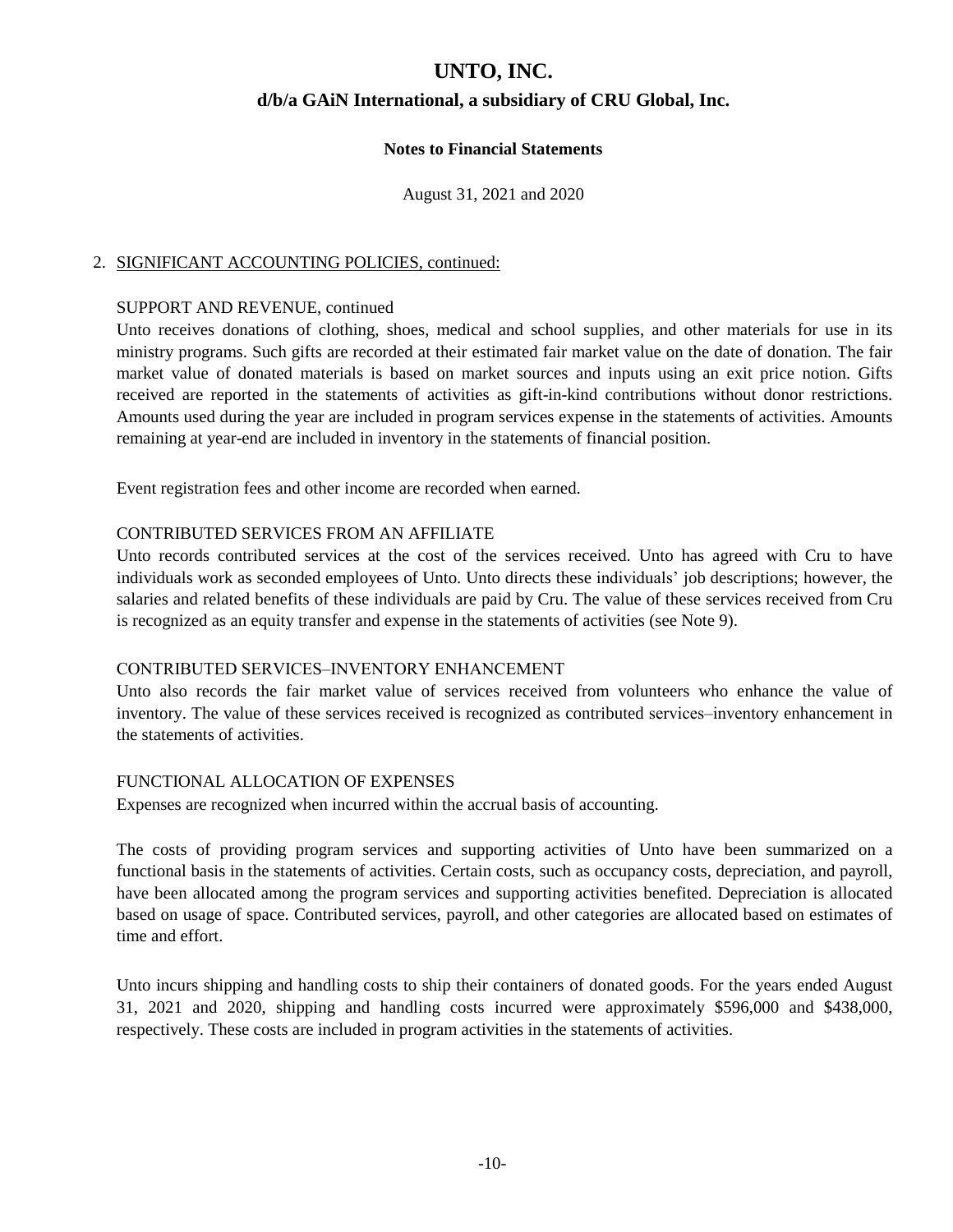# **d/b/a GAiN International, a subsidiary of CRU Global, Inc.**

## **Notes to Financial Statements**

August 31, 2021 and 2020

#### 3. LIQUIDITY AND FUNDS AVAILABLE:

The following reflects Unto's financial assets at year-end. All financial assets at year-end are considered available to meet operational needs.

|                                                              |      | August 31,          |    |                     |  |  |
|--------------------------------------------------------------|------|---------------------|----|---------------------|--|--|
|                                                              | 2021 |                     |    | 2020                |  |  |
| Financial assets:<br>Cash and cash equivalents<br>Receivable | S    | 3,776,997<br>17,500 | S  | 2,499,536<br>50,000 |  |  |
| Financial assets, at year-end                                | S    | 3,794,497           | \$ | 2,549,536           |  |  |

Financial assets are considered unavailable when illiquid or not convertible to cash within one year. As part of Unto's liquidity management, it has a policy to structure its financial assets to be available as its general expenditures, liabilities, and other obligations come due.

# 4. INVENTORY:

Inventory consists of:

|                  | August 31,      |    |           |  |
|------------------|-----------------|----|-----------|--|
|                  | 2021            |    | 2020      |  |
| Clothing         | \$<br>2,352,217 | \$ | 2,374,597 |  |
| Healthcare items | 1,891,880       |    | 1,269,165 |  |
| <b>Toys</b>      | 271,736         |    | 398,938   |  |
| Other            | 142,630         |    | 297,916   |  |
| Seeds            | 239,010         |    | 187,267   |  |
| <b>Shoes</b>     | 897,863         |    | 798,568   |  |
| <b>Blankets</b>  | 296,139         |    | 257,642   |  |
| Food items       | 424,021         |    | 70,560    |  |
| Carepacks        | 56,260          |    | 89,020    |  |
|                  | \$<br>6,571,756 | S  | 5,743,673 |  |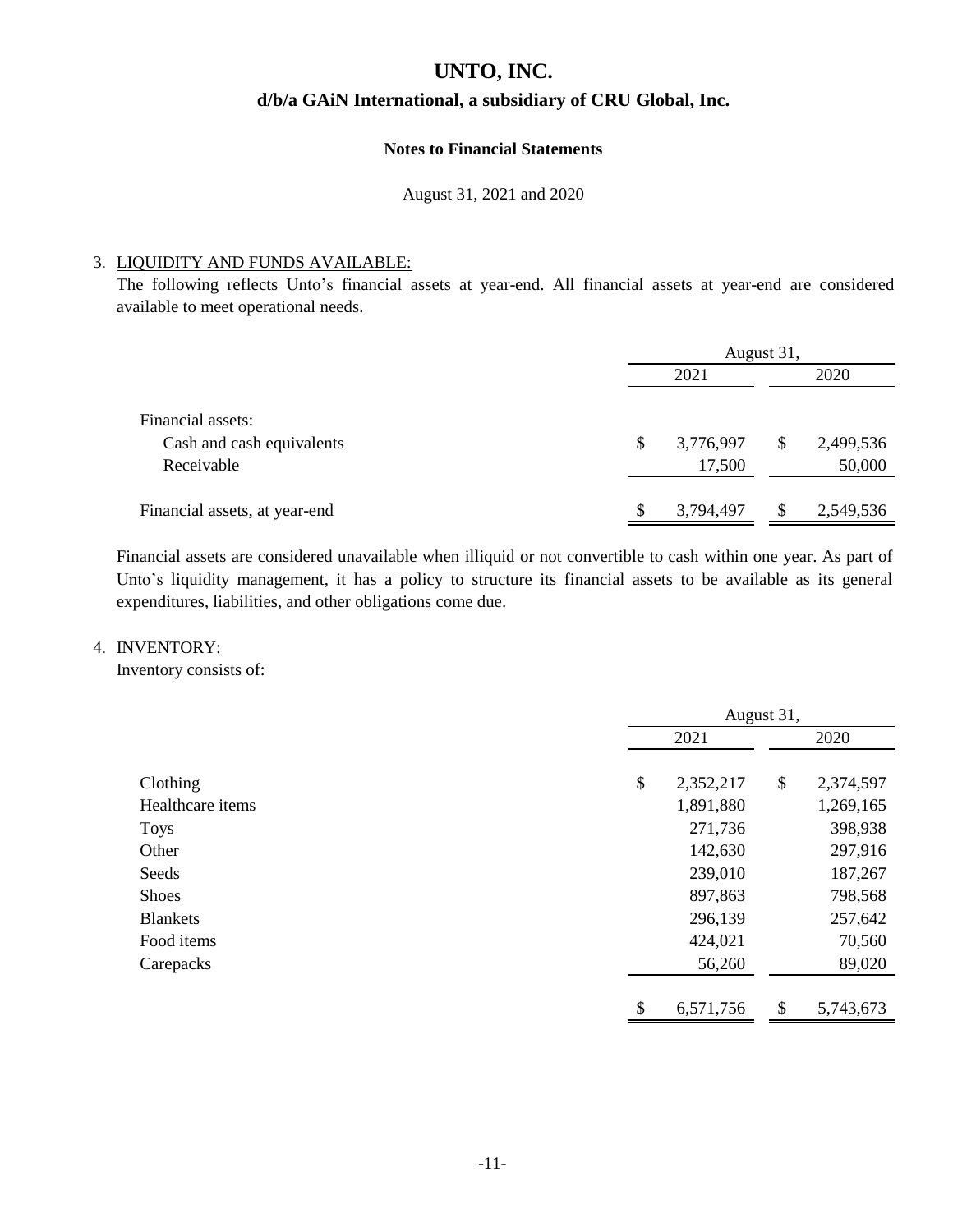# **d/b/a GAiN International, a subsidiary of CRU Global, Inc.**

## **Notes to Financial Statements**

August 31, 2021 and 2020

#### 5. CAPITAL ASSETS–NET:

Capital assets–net consist of:

|                           | August 31,      |    |            |
|---------------------------|-----------------|----|------------|
|                           | 2021            |    | 2020       |
| Land                      | \$<br>225,000   | \$ | 225,000    |
| Building and improvements | 1,891,345       |    | 1,881,829  |
| Furniture and equipment   | 296,858         |    | 234,439    |
|                           | 2,413,203       |    | 2,341,268  |
| Accumulated depreciation  | (1,042,234)     |    | (918, 918) |
|                           | \$<br>1,370,969 | S  | 1,422,350  |

### 6. OPERATING LEASES:

Unto leases office space in Plano, Texas, as well as equipment and software to support its operations under operating leases. Rent expense under these leases for the years ended August 31, 2021 and 2020, was \$328,113 and \$387,572, respectively. Future minimum lease payments on operating leases with terms beyond twelve months are:

| Year Ending August 31, |                 |
|------------------------|-----------------|
| 2022                   | \$<br>339,657   |
| 2023                   | 324,260         |
| 2024                   | 333,687         |
| 2025                   | 28,787          |
|                        |                 |
|                        | \$<br>1,026,391 |

#### 7. CONTRIBUTED RENT:

As part of the above operating leases, Unto is provided below-market rent from a third party organization. The difference between the rent paid and the fair market value of the rent has been recorded as contributed rent in the statements of activities. Unto recorded contributed rent income of \$120,153 and \$693,467 during the years ended August 31, 2021 and 2020, respectively.